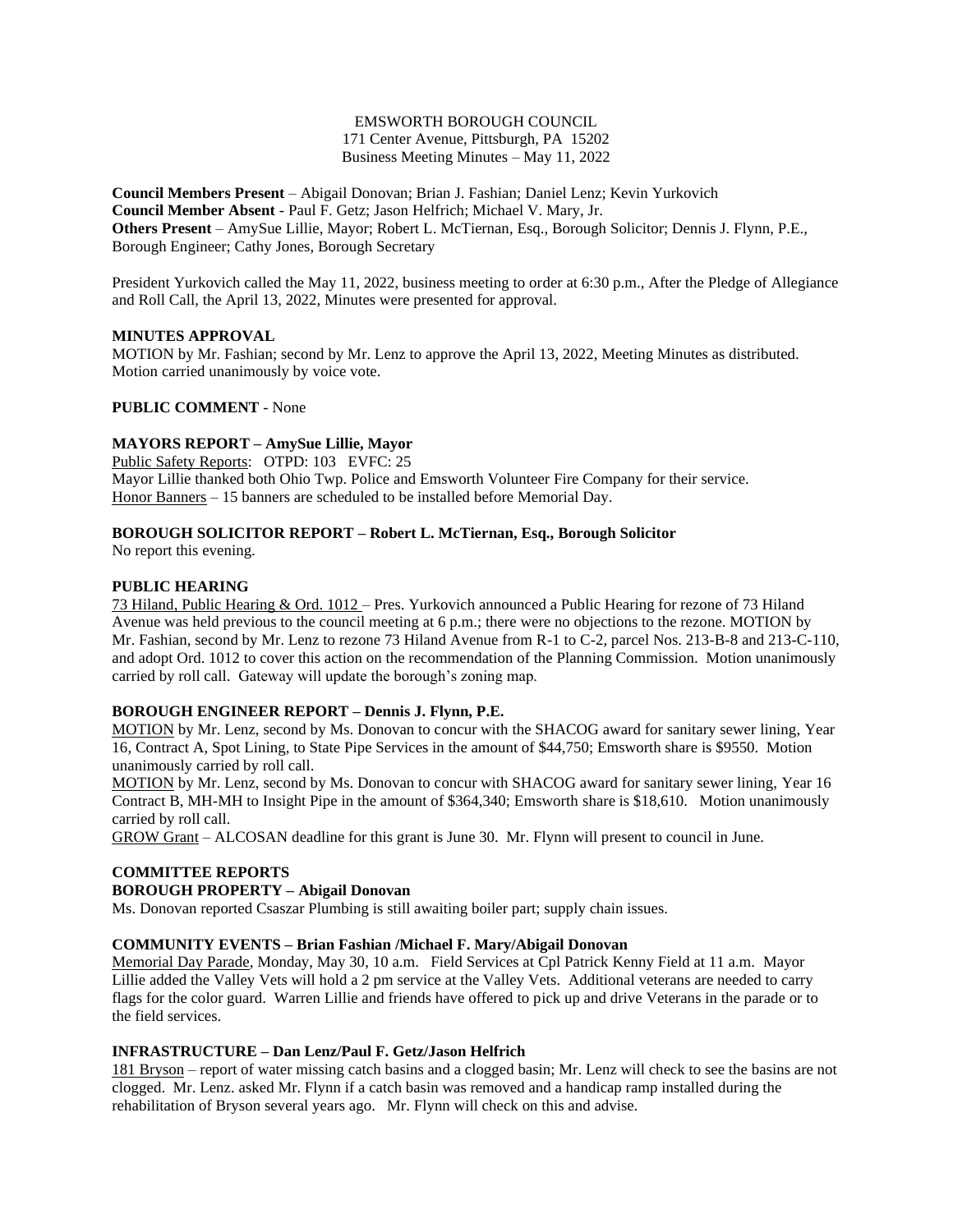Business Meeting Minutes May 11, 2022 Page Two

Gibson Street – report of erosion along stream bed. Mr. Flynn will check on this and determine who the responsible party would be.

Mr. Flynn would like to set up a meeting with the infrastructure committee.

### **PERSONNEL – Brian J. Fashian/Michael V. Mary**

DPW –Three applications have been received for the public works position. MOTION by Mr. Fashian, second by Ms. Donovan to hire Michael Kohl as an as-needed temporary public works employee at a rate of \$14/hour. Discussion: Mr. Fashian discussed DPW salary and reminded council a borough resolution provides a sliding scale to take into account experience. Pres. Yurkovich added both the garage, shed and trucks are a mess and need cleaned up and the garage organized. Mr. Fashian questioned the skid loader door being removed as it is a safety factor when operating the skid steer. Mr. Lenz replied he had the door removed but it is reinstalled by sliding on pins and will put it back on the equipment. Motion unanimously carried by roll call.

### **PUBLIC WORKS – Dan Lenz/Abigail Donovan**

No report this evening.

### **QVCOG –Brian J. Fashian/Paul F. Getz**

Glass Recycling – additional recycling center will open in Avalon (New Brighton Road) on Sat., May 28.

Municipal Intern Program – Anna Richard, W&J College, will join QVCOG as a 12-week summer intern and will be conducting QVCOG analysis of programs and services and plans to visit member communities as well attend monthly COG Board meetings.

## **ZONING – Abigail Donovan/Paul F. Getz**

No report this evening.

### **FINANCE – Brian J. Fashian/Michael V. Mary**

Bill List – MOTION by Mr. Fashian, second by Mr. Lenz, to approve the Bill List as presented with additions: W. B. Mason \$92.98; Mike's Plumbing \$210; Tri State Maintenance \$210; Wright Express (old acct.) \$121.94; Wright Express (new acct.) \$552.91. Motion unanimously carried by roll call.

### **OLD BUSINESS**

Pres. Yurkovich reported on several properties:

192 Superior Avenue, Turnkey Solutions – No action on this property. Dangerous situation, property not fenced once house was demolished fall of 2021. Basement walls were to be delivered in April. Court date is scheduled for Wed. May 25 with the District Magistrate.

8108 Ohio River Blvd. – Workers on site daily; no plans submitted to borough or Bldg. Inspection Underwriters; will refer to Codes Officer.

8294 Ohio River Blvd. – No work on this property since pre-CoVid; will refer to Codes Officer.

One Herron Avenue – Commercial occupancies need issued at this location. Social media postings for Amazon advertising one-day sales at this location. Codes Officer needs to issue occupancy permits. Sol. McTiernan added a cease-and-desist letter could be issued.

Pres. Yurkovich stated the Codes Officer and Borough's Fire Marshal should inspect the space and a commercial occupancy permit issued every time there is a new tenant. Codes Officer will need to send a letter and get this